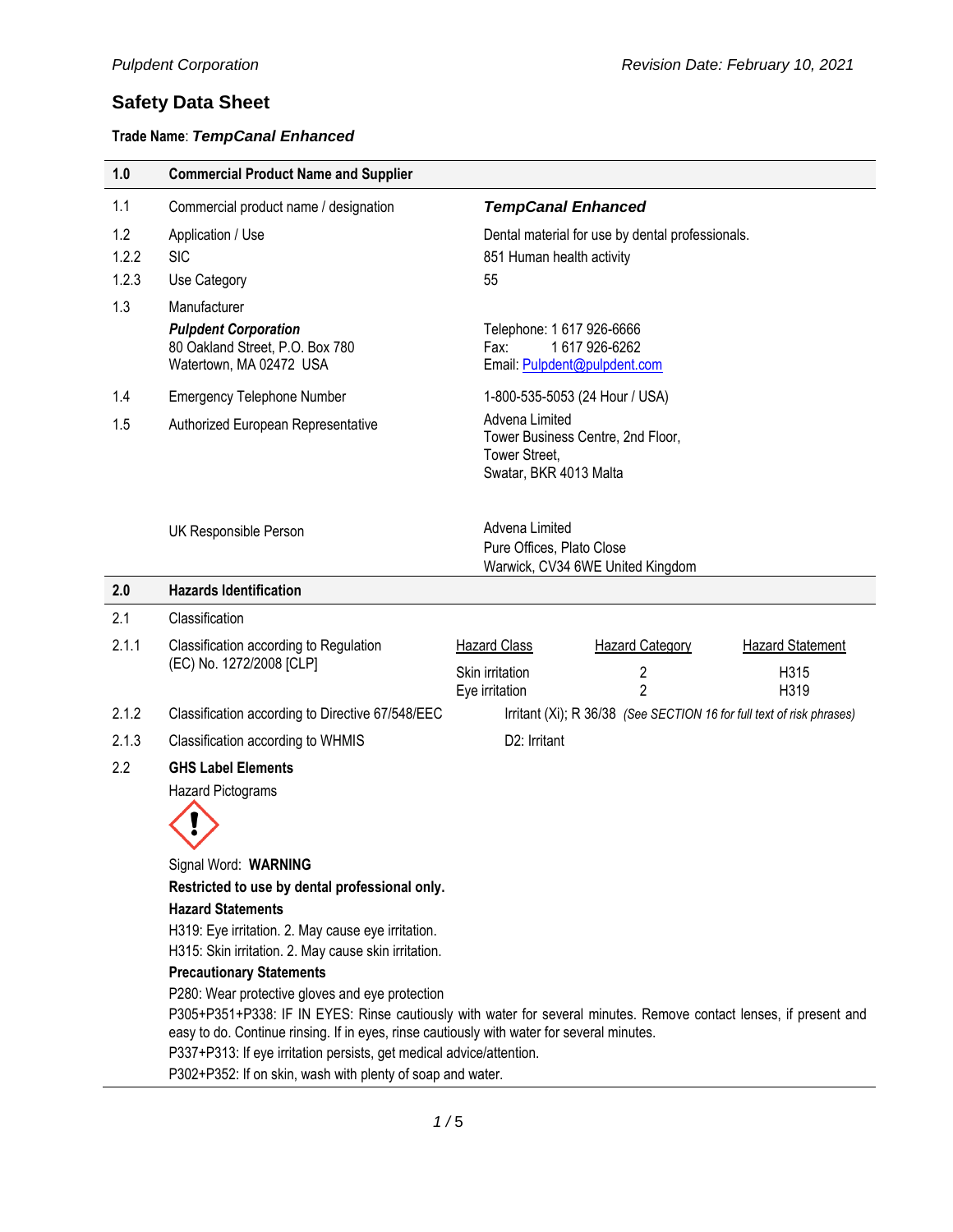| 3.0 | Composition                                                                                              |                                             |                                                    |                                                                 |                                                                                                                                                                                                                                                                                                                                    |
|-----|----------------------------------------------------------------------------------------------------------|---------------------------------------------|----------------------------------------------------|-----------------------------------------------------------------|------------------------------------------------------------------------------------------------------------------------------------------------------------------------------------------------------------------------------------------------------------------------------------------------------------------------------------|
| 3.1 | Chemical characterization of the preparation<br>Calcium hydroxide suspended in a cellulose/water matrix. |                                             |                                                    |                                                                 |                                                                                                                                                                                                                                                                                                                                    |
| 3.2 | Hazardous ingredients                                                                                    |                                             |                                                    |                                                                 |                                                                                                                                                                                                                                                                                                                                    |
|     | CAS<br>Number                                                                                            | Name of the<br>Ingredient                   | Concentration                                      | Classification<br>per 67/548/EEC                                | Classification per Regulation<br>(EC) No.1272/2008 (CLP).                                                                                                                                                                                                                                                                          |
|     | 1305-62-0                                                                                                | Calcium Hydroxide                           | 25%                                                | Irritant (Xi)                                                   | Skin irritation; 2                                                                                                                                                                                                                                                                                                                 |
|     |                                                                                                          |                                             |                                                    | R 36 / 38                                                       | Eye irritation; 2                                                                                                                                                                                                                                                                                                                  |
| 4.0 | <b>First Aid Measures</b>                                                                                |                                             |                                                    |                                                                 |                                                                                                                                                                                                                                                                                                                                    |
| 4.1 | Special Instructions                                                                                     |                                             |                                                    |                                                                 | Show this safety data sheet to medical personnel. Get medical attention in case<br>of uncertainty. This product presents minimal hazard in the quantity of material<br>provided and typically used. Only with prolonged exposure is it irritating to<br>mucous membranes, eyes, skin, gastrointestinal tract or respiratory tract. |
| 4.2 | Eye Contact                                                                                              |                                             | attention for persistent irritation.               |                                                                 | Keep eyelids apart; flush with running water for 15+ minutes. Get medical                                                                                                                                                                                                                                                          |
| 4.3 | <b>Skin Contact</b>                                                                                      |                                             |                                                    | flush skin water. Get medical attention if irritation persists. | Remove any contaminated clothing. Wipe off excess from skin. Immediately                                                                                                                                                                                                                                                           |
| 4.4 | Ingestion                                                                                                |                                             |                                                    | give anything by mouth to an unconscious person.                | Rinse mouth with water. Do not induce vomiting. Give large amounts of water to<br>dilute. Get immediate medical attention for ingestion of large amount. Never                                                                                                                                                                     |
| 4.5 | Inhalation                                                                                               |                                             | attention.                                         |                                                                 | Move to fresh air. Administer artificial respiration as needed; seek medical                                                                                                                                                                                                                                                       |
| 4.6 | Precautions for first responders                                                                         |                                             | Wear safety glasses and gloves to prevent contact. |                                                                 |                                                                                                                                                                                                                                                                                                                                    |
| 4.7 | Information for physician                                                                                |                                             |                                                    |                                                                 |                                                                                                                                                                                                                                                                                                                                    |
|     | Symptoms                                                                                                 |                                             |                                                    |                                                                 | Irritation, pain or redness in eyes, on skin, on mucous membranes.                                                                                                                                                                                                                                                                 |
|     | Hazards                                                                                                  |                                             |                                                    |                                                                 | May be irritating to eyes, skin, gastrointestinal tract or mucous membranes<br>especially with prolonged exposure There is a risk of serious damage to eyes.                                                                                                                                                                       |
|     | Treatment                                                                                                |                                             | Same as First Aid above.                           |                                                                 |                                                                                                                                                                                                                                                                                                                                    |
| 5.0 | <b>Fire Fighting Measures</b>                                                                            |                                             |                                                    |                                                                 |                                                                                                                                                                                                                                                                                                                                    |
| 5.1 |                                                                                                          | Suitable extinguishing media                |                                                    |                                                                 | Not a fire hazard. Extinguish fire with agent suitable for surrounding fire.                                                                                                                                                                                                                                                       |
| 5.2 |                                                                                                          | Extinguishing media to avoid                | None                                               |                                                                 |                                                                                                                                                                                                                                                                                                                                    |
| 5.3 |                                                                                                          | Special exposure hazards in a fire          | None                                               |                                                                 |                                                                                                                                                                                                                                                                                                                                    |
| 5.4 |                                                                                                          | Special protective equipment: fire-fighters |                                                    | Self-contained breathing apparatus                              |                                                                                                                                                                                                                                                                                                                                    |
| 6.0 |                                                                                                          | <b>Accidental Release Measures</b>          |                                                    |                                                                 |                                                                                                                                                                                                                                                                                                                                    |
| 6.1 | Personal precautions.                                                                                    |                                             |                                                    | Wear gloves, lab coat and chemical splash goggles.              |                                                                                                                                                                                                                                                                                                                                    |
| 6.2 | Environmental precautions                                                                                |                                             | None                                               |                                                                 |                                                                                                                                                                                                                                                                                                                                    |
| 6.3 | Method for clean up                                                                                      |                                             | container for disposal.                            |                                                                 | Wipe up or absorb with paper towel. Wash area of spill with water-saturated<br>paper towels or cloths. Place spilled material and absorbent towels in                                                                                                                                                                              |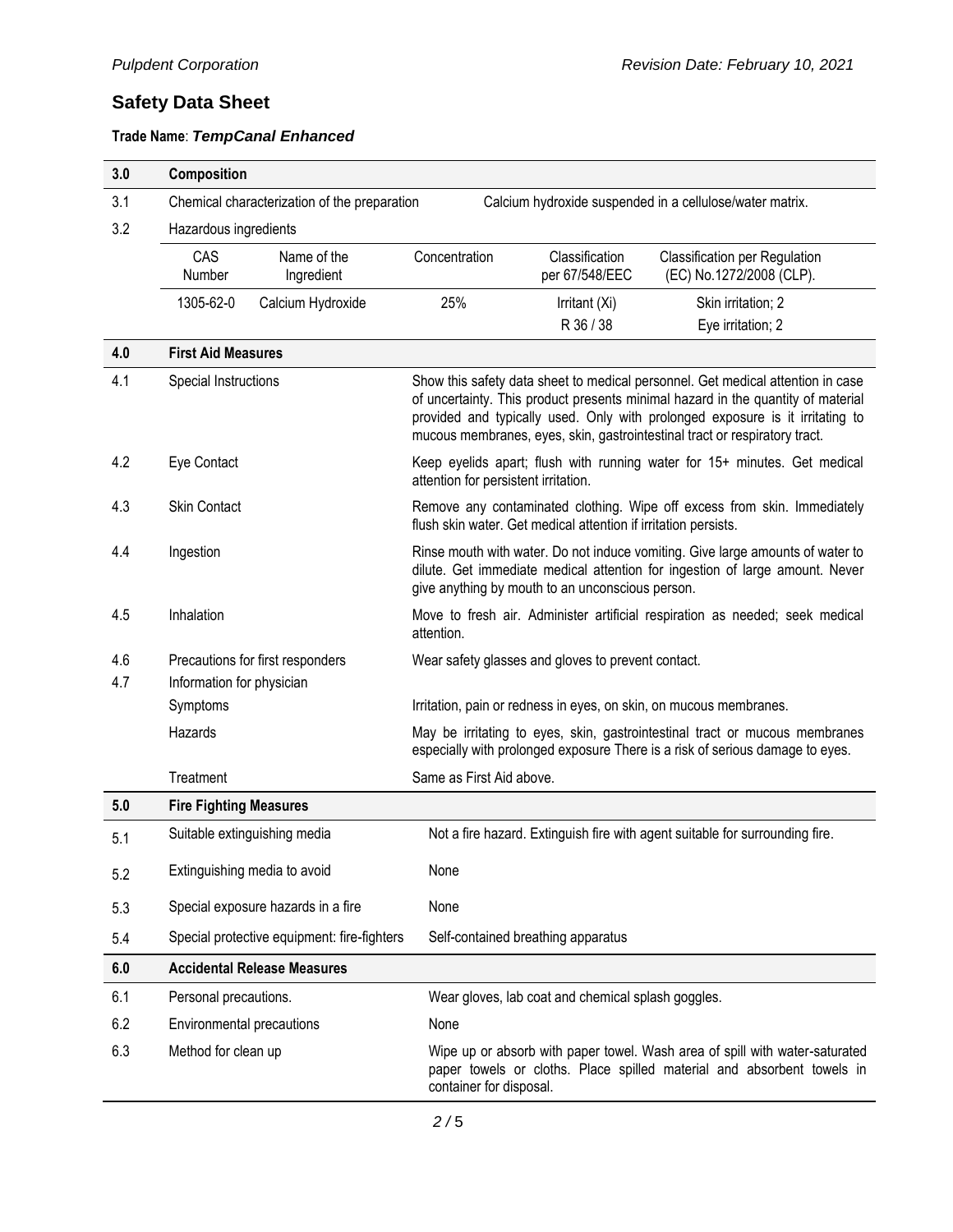| 7.0     | <b>Handling and Storage</b>                            |                                                                                                                                                                                                             |
|---------|--------------------------------------------------------|-------------------------------------------------------------------------------------------------------------------------------------------------------------------------------------------------------------|
| 7.1     | Handling                                               | For use by dental professionals only. Wear gloves, safety glasses; wash<br>hands after use. Avoid unnecessary exposure. Follow good hygiene<br>practices. Do not smoke, eat or drink. Wash hands after use. |
| 7.2     | Storage                                                | Keep tightly capped in original container. Store at cool room temperature.<br>Avoid extremes of temperature (>27°C/80°F, <5°C/40°F) and acids.                                                              |
| 7.3     | Specific uses                                          | Dental preparation used for cavity lining                                                                                                                                                                   |
| 8.0     | <b>Exposure Controls / Personal Protection</b>         |                                                                                                                                                                                                             |
| 8.1     | Exposure limit values                                  | Not applicable                                                                                                                                                                                              |
| 8.2     | Exposure controls                                      |                                                                                                                                                                                                             |
| 8.2.1   | Occupational exposure controls                         | Wear safety glasses, lab coat and gloves. No other equipment required<br>under normal conditions of use of this product in the quantity provided.                                                           |
| 8.2.1.1 | Respiratory protection                                 | Good general ventilation is sufficient to control any airborne vapors.                                                                                                                                      |
| 8.2.1.2 | Hand protection                                        | No special requirements other than the usual surgical gloves.                                                                                                                                               |
| 8.2.1.3 | Eye protection                                         | No special requirements other than the usual safety glasses.                                                                                                                                                |
| 8.2.1.4 | Skin protection                                        | No special requirements. Good personal hygiene and safety practices and<br>wearing a lab coat should protect dental staff from unnecessary exposure.                                                        |
| 8.2.1.5 | Other controls                                         | Emergency eye wash fountain should be close by. Wash hands after use.                                                                                                                                       |
| 8.2.2   | Environmental exposure controls                        | Avoid release into environment; calcium hydroxide may cause pH variation.                                                                                                                                   |
|         |                                                        |                                                                                                                                                                                                             |
| 9.0     | <b>Physical and Chemical Properties</b>                |                                                                                                                                                                                                             |
| 9.1     | Characteristics                                        |                                                                                                                                                                                                             |
| 9.1.1   | Appearance /Color / Physical state                     | Thin white paste                                                                                                                                                                                            |
| 9.1.2   | Odor                                                   | Mild, characteristic                                                                                                                                                                                        |
| 9.2     | Important health, safety and environmental information |                                                                                                                                                                                                             |
| 9.2.1   | pH                                                     | pH > 12                                                                                                                                                                                                     |
| 9.2.2   | Boiling point                                          | Decomposes                                                                                                                                                                                                  |
| 9.2.3   | Flash point                                            | Not combustible                                                                                                                                                                                             |
| 9.2.4   | Flammability (solid, gas)                              | Not combustible                                                                                                                                                                                             |
| 9.2.5   | Explosive properties                                   | Not applicable                                                                                                                                                                                              |
| 9.2.6   | Oxidizing properties                                   | Not determined                                                                                                                                                                                              |
| 9.2.7   | Vapor pressure                                         | $< 1$ mm Hg (ld: A)                                                                                                                                                                                         |
| 9.2.8   | Specific gravity                                       | 1.470 g/ml                                                                                                                                                                                                  |
| 9.2.9   | Solubility in water                                    | Slight                                                                                                                                                                                                      |
| 9.2.10  | Partition coefficient                                  | Not determined                                                                                                                                                                                              |
| 9.2.11  | Viscosity                                              | Not determined                                                                                                                                                                                              |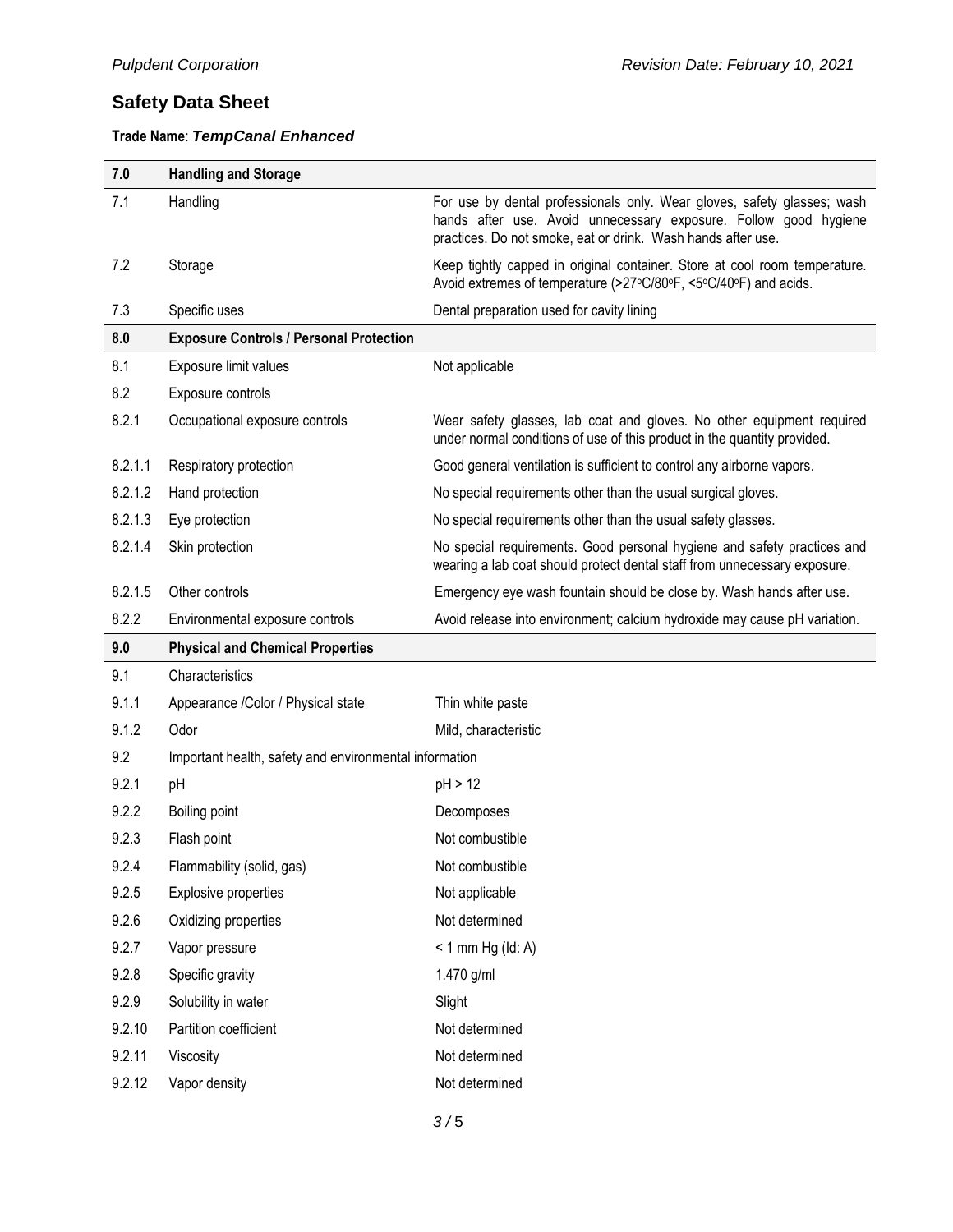| 9.2.13 | Evaporation rate                                               | Not determined                                                                                                                                                                                                                                  |
|--------|----------------------------------------------------------------|-------------------------------------------------------------------------------------------------------------------------------------------------------------------------------------------------------------------------------------------------|
| 10.0   | <b>Stability and reactivity</b>                                |                                                                                                                                                                                                                                                 |
| 10.1   | Conditions to avoid                                            | Extremes of temperature (>27°C/80°F, <5°C/40°F).                                                                                                                                                                                                |
| 10.2   | Materials to avoid                                             | Calcium hydroxide reacts violently with maleic anhydride, nitro-<br>ethane, nitro-methane, nitro-paraffin, nitro-propane, phosphorus. As<br>a strong alkali, it is incompatible with acids.                                                     |
| 10.3   | Hazardous decomposition products                               | Caustic fumes of calcium oxide when heated to decomposition.                                                                                                                                                                                    |
| 10.4   | Further information                                            | Stable under normal conditions.                                                                                                                                                                                                                 |
| 11.0   | <b>Toxicological information</b>                               |                                                                                                                                                                                                                                                 |
| 11.1   | Acute toxicity                                                 | Not toxic. Minimal health hazard under normal conditions of use.                                                                                                                                                                                |
| 11.2   | Irritation and corrosiveness                                   | Minimal health hazard under normal conditions of dental practice.<br>Prolonged exposure may cause irritation of mucous membranes,<br>eyes, skin, gastrointestinal tract or respiratory tract.                                                   |
| 11.3   | Sensitization                                                  | Not applicable.                                                                                                                                                                                                                                 |
| 11.4   | Sub-acute, sub-chronic and prolonged<br>toxicity               | Narrowing of the esophagus may occur weeks to years after<br>ingestion of large quantities, making swallowing difficult. Persons<br>with pre-existing skin conditions may be more susceptible to the<br>irritating effects of calcium hydroxide |
| 11.5   | Carcinogenicity, Mutagenicity, Reproductive<br><b>Toxicity</b> | Not considered a carcinogen, mutagen or teratogen. Not toxic to the<br>reproductive system.                                                                                                                                                     |
| 11.6   | Empirical data                                                 | Not available                                                                                                                                                                                                                                   |
| 11.7   | <b>Clinical Experience</b>                                     | Pulpdent calcium hydroxide preparations have been used safely and<br>effectively by dental professionals since 1947.                                                                                                                            |
| 12.0   | <b>Ecological Information</b>                                  |                                                                                                                                                                                                                                                 |
| 12.1   | Ecotoxicity                                                    | Not considered detrimental to water or soil. Avoid release into<br>environment as calcium hydroxide may cause pH variation. Follow<br>government regulations.                                                                                   |
| 13.0   | <b>Disposal Considerations</b>                                 |                                                                                                                                                                                                                                                 |
| 13.1   | Regulations                                                    | Follow all local and national government regulations in disposing<br>material or contaminated packaging.                                                                                                                                        |
| 14.0   | <b>Transport Information</b>                                   |                                                                                                                                                                                                                                                 |
| 14.1   | Restrictions                                                   | None. Not regulated.                                                                                                                                                                                                                            |
| 14.2   | <b>UN Number</b>                                               | None                                                                                                                                                                                                                                            |
| 14.3   | Technical name                                                 | Not applicable                                                                                                                                                                                                                                  |
| 14.4   | Packing group                                                  | Not applicable                                                                                                                                                                                                                                  |
| 14.5   | <b>IATA class</b>                                              | Not applicable                                                                                                                                                                                                                                  |